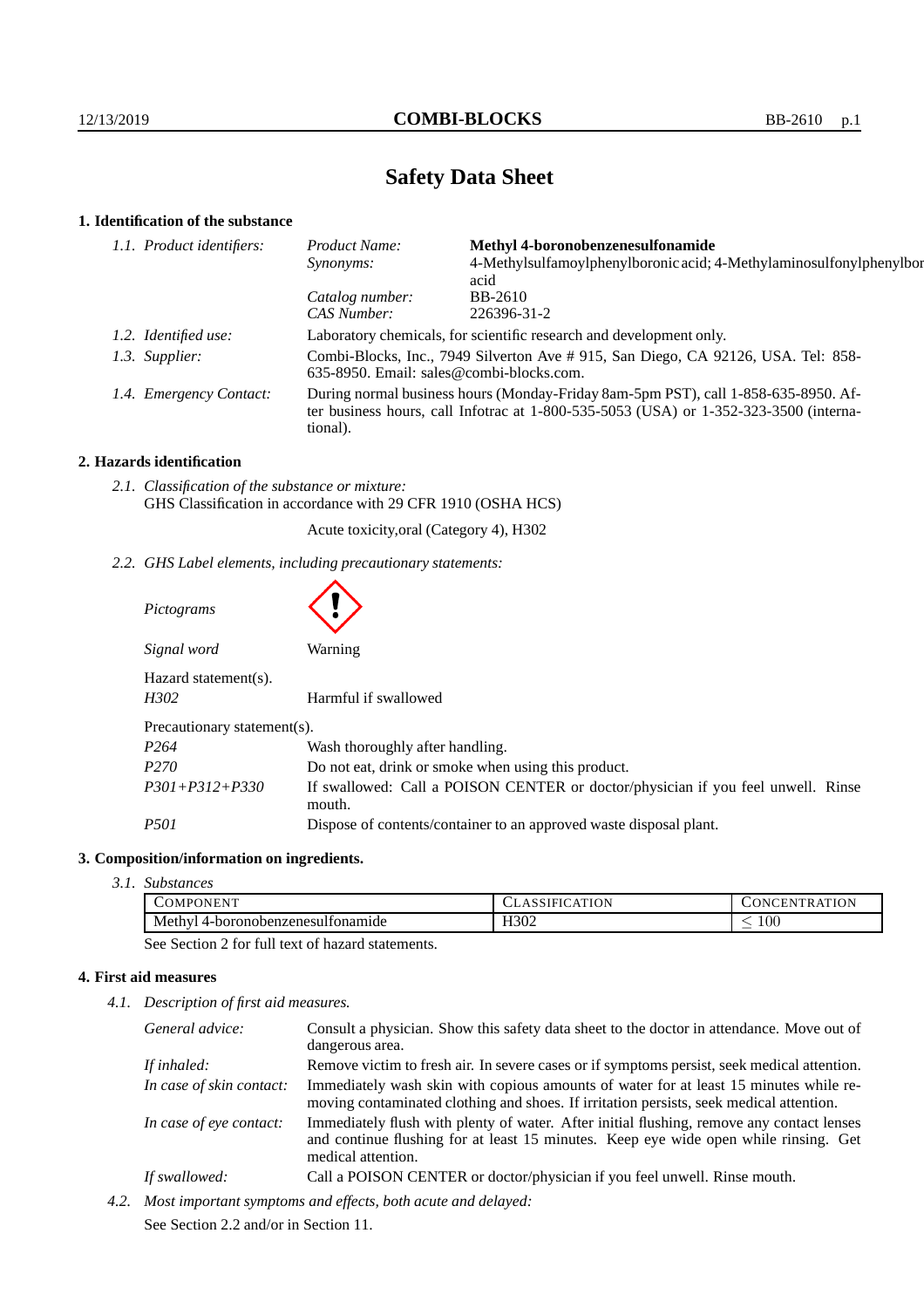*4.3. Indication of any immediate medical attention and special treatment needed:* No data.

## **5. Fire fighting measures**

- *5.1. Extinguishing media:* Use dry sand, dry chemical or alcohol-resistant foam for extinction.
- *5.2. Special hazards arising from the substance or mixture:* Carbon monoxide, nitrogen oxides, sulfur oxides.
- *5.3. Advice for firefighters:* Wear self-contained breathing apparatus for firefighting if necessary.
- *5.4. Further information:* No data available.

## **6. Accidental release measures**

- *6.1. Personal precautions, protective equipment and emergency procedures:* Ensure adequate ventilation. Use personal protective equipment.
- *6.2. Environmental precautions:* Should not be released into the environment. See Section 12 for additional ecological information.
- *6.3. Methods and materials for containment and cleaning up:* Sweep up or vacuum up spillage and collect in suitable container for disposal.
- *6.4. Reference to other sections:* Refer to protective measures listed in Sections 8 and 13.

#### **7. Handling and storage**

- *7.1. Precautions for safe handling:* Avoid contact with skin and eyes. Avoid inhalation of vapour or mist. Keep away from sources of ignition - No smoking. Take measures to prevent the build up of electrostatic charge. For precautions see section 2.2.
- *7.2. Conditions for safe storage, including any incompatibilities:* Keep container tightly closed in a dry and well-ventilated place. Containers which are opened must be carefully resealed and kept upright to prevent leakage.
- *7.3. Specific end use(s):* Laboratory chemicals, for scientific research and development only.

#### **8. Exposure Controls / Personal protection**

*8.1. Control parameters:*

*Components with workplace control parameters:* Contains no substances with occupational exposure limit values. *8.2. Exposure controls:*

*Appropriate engineering controls:* Ensure that eyewash stations and safety showers are close to the workstation location. Ensure adequate ventilation, especially in confined areas.

*Personal protective equipment:*

| Eye/face protection:    | Wear appropriate protective eyeglasses or chemical safety goggles as described by OSHA's<br>eye and face protection regulations in 29 CFR 1910.133 or European Standard EN166.                                                                                                                                         |  |  |
|-------------------------|------------------------------------------------------------------------------------------------------------------------------------------------------------------------------------------------------------------------------------------------------------------------------------------------------------------------|--|--|
| Skin protection:        | Handle with gloves. Gloves must be inspected prior to use. Use proper glove removal<br>technique (without touching glove's outer surface) to avoid skin contact with this product.<br>Dispose of contaminated gloves after use in accordance with applicable laws and good<br>laboratory practices. Wash and dry hands |  |  |
| <b>Body Protection:</b> | Complete suit protecting against chemicals, Flame retardant antistatic protective clothing.,<br>The type of protective equipment must be selected according to the concentration and<br>amount of the dangerous substance at the specific workplace.                                                                   |  |  |
| Respiratory protection: | No protective equipment is needed under normal use conditions.                                                                                                                                                                                                                                                         |  |  |
|                         | Control of environmental exposure: Prevent further leakage or spillage if safe to do so. Do not let product enter<br>drains.                                                                                                                                                                                           |  |  |

#### **9. Physical and chemical properties**

*9.1. Information on basic physical and chemical properties*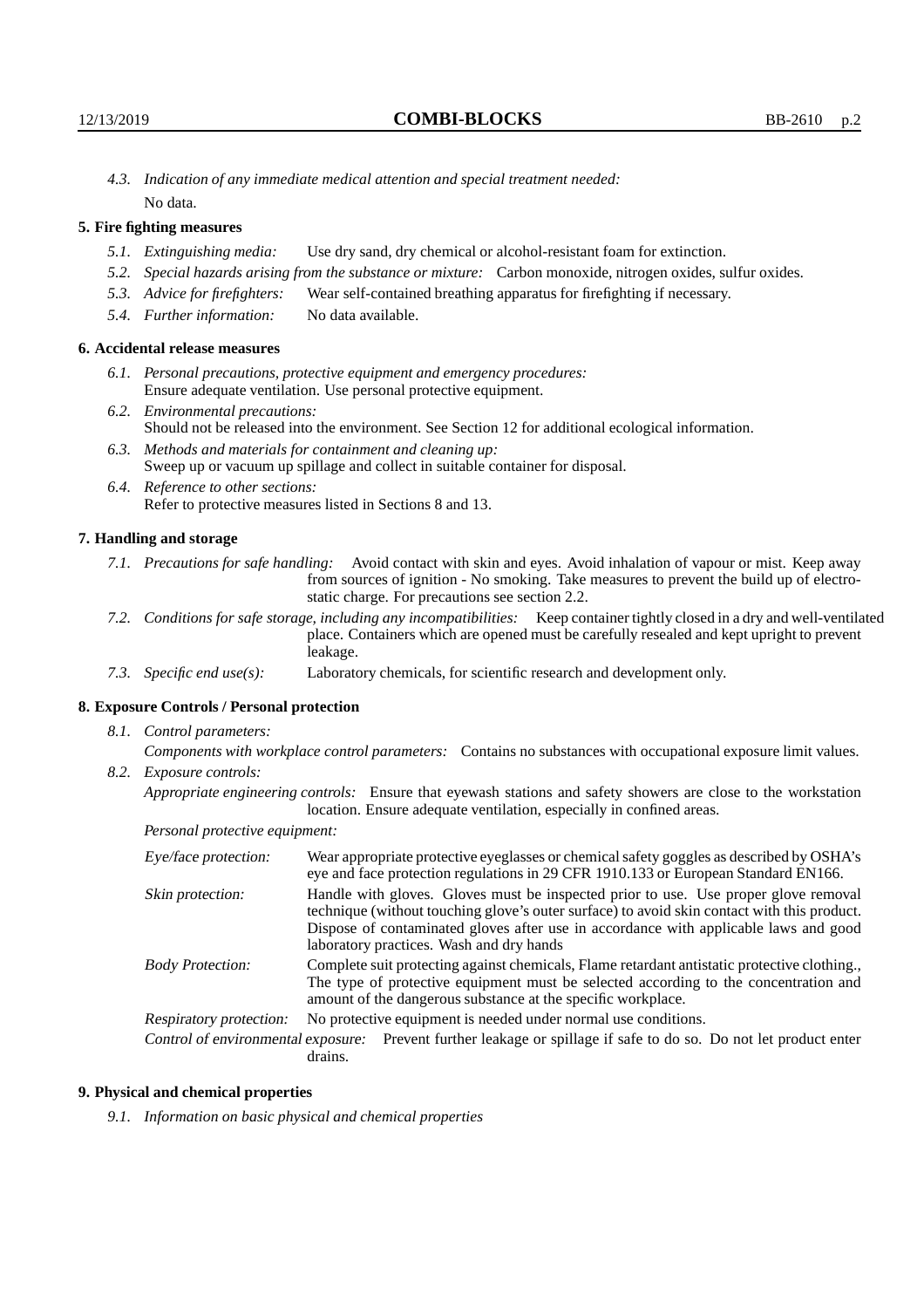| (a)                        | Appearance:                                   | Solid          |
|----------------------------|-----------------------------------------------|----------------|
| (b)                        | Odour:                                        | No data        |
| (c)                        | Odour Threshold:                              | No data        |
| (d)                        | pH:                                           | No data        |
| (e)                        | Melting point/freezing point:                 | $130 - 160$ °C |
| (f)                        | Initial boiling point and boiling range:      | No data        |
| (g)                        | Flash point:                                  | No data        |
| (h)                        | Evaporatoin rate:                             | No data        |
| (i)                        | Flammability (solid, gas):                    | No data        |
| (j)                        | Upper/lower flammability or explosive limits: | No data        |
| $\left( k\right)$          | Vapour pressure:                              | No data        |
| $\left( \mathrm{l}\right)$ | Vapour density:                               | No data        |
| (m)                        | Relative density:                             | No data        |
| (n)                        | Water solubility:                             | No data        |
| (0)                        | Partition coefficient: n-octanol/water:       | No data        |
| (p)                        | Auto-ignition:                                | No data        |
| (q)                        | Decomposition temperature:                    | No data        |
| (r)                        | Viscosity:                                    | No data        |
| (s)                        | Explosive properties:                         | No data        |
| (t)                        | Oxidizing properties:                         | No data        |
|                            |                                               |                |

*9.2. Other safety information:*

| Formula          | $C_7H_{10}BNO_4S$ |
|------------------|-------------------|
| Molecular weight | 215.0             |
| CAS Number       | 226396-31-2       |

#### **10. Stability and reactivity**

*10.2. Chemical stability* Stable under recommended storage conditions.

- *10.3. Possibility of hazardous reactions* No data
- *10.4. Conditions to avoid*
- *10.5. Incompatible material* No data.
- *10.6. Hazardous decomposition products:*

Hazardous decomposition products formed under fire conditions: Carbon monoxide, nitrogen oxides, sulfur oxides. Other decomposition products: No data In the event of fire: See Section 5.

## **11. Toxicological information**

*11.1 Information on toxicological effects*

| Acute toxicity:                                                                  | Harmful if swallowed.                                                                                                                           |  |
|----------------------------------------------------------------------------------|-------------------------------------------------------------------------------------------------------------------------------------------------|--|
| Skin irritation/corrosion:                                                       | No data available.                                                                                                                              |  |
| Eye damage/irritation:                                                           | No data available.                                                                                                                              |  |
| Respiratory or skin sensitization:                                               | No data available.                                                                                                                              |  |
| Germ cell mutagenicity:                                                          | No data available.                                                                                                                              |  |
| Carcinogenicity:                                                                 | No data available.                                                                                                                              |  |
| Reproductive toxicity:                                                           | No data available.                                                                                                                              |  |
|                                                                                  | Specific target organ system toxicity - single exposure: No data available.                                                                     |  |
| Specific target organ system toxicity - repeated exposure:<br>No data available. |                                                                                                                                                 |  |
| Aspiration hazard:                                                               | No data available.                                                                                                                              |  |
| Additional information:                                                          | To the best of our knowledge, the chemical, physical and toxicological proper-<br>ties of this substance have not been thoroughly investigated. |  |

## **12. Ecological information**

| 12.1. Toxicity                      | No data available. |
|-------------------------------------|--------------------|
| 12.2. Persistence and degradability | No data available. |